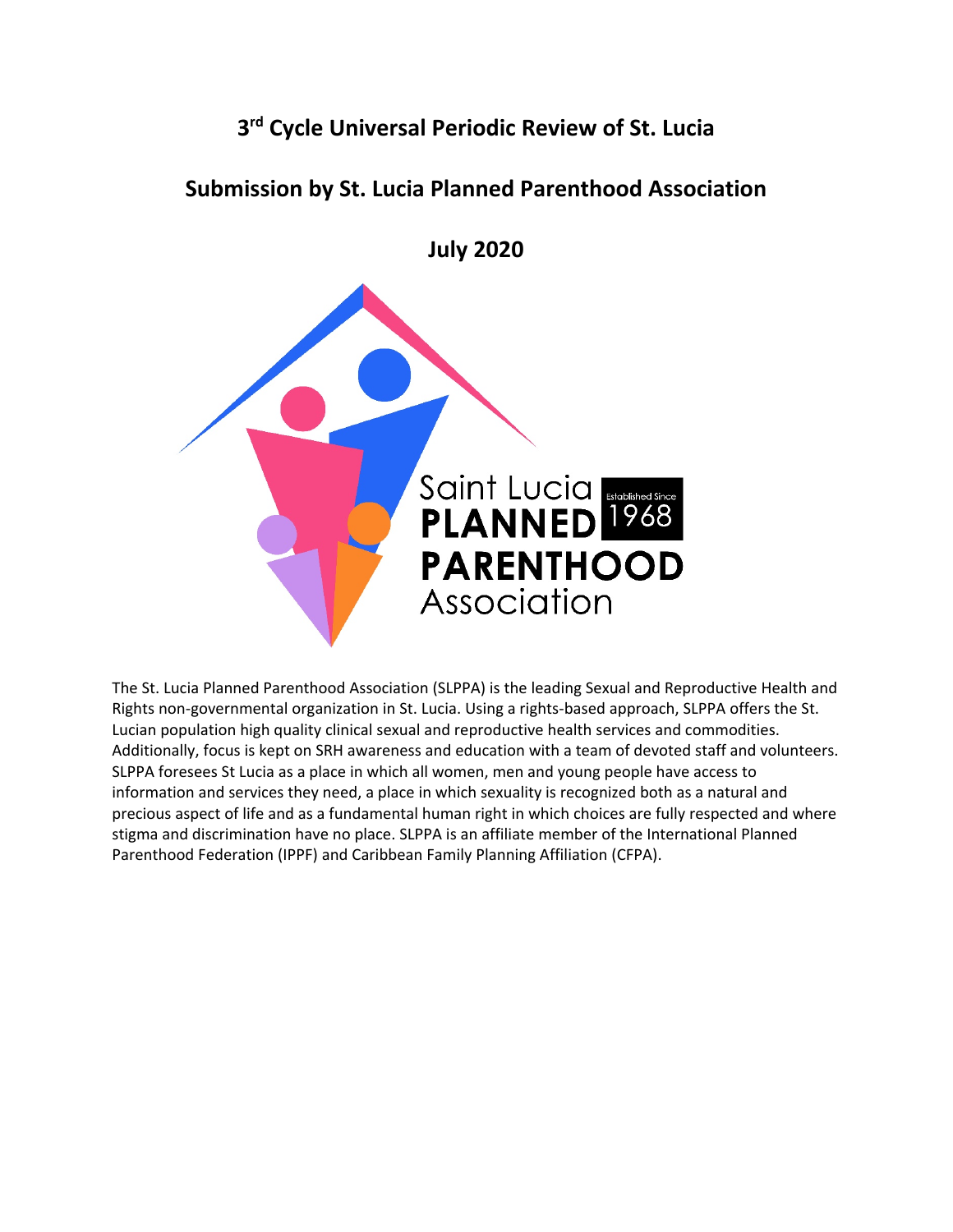#### **Human Rights Commitments of St. Lucia**

- 1. St. Lucia has signed on to <sup>a</sup> number of international rights treaties that mandate universal access to sexual and reproductive health information, education, services and rights: 2030 Agenda for Sustainable Development (2015), the Programme of Action of the International Conference on Population and Development (ICPD) (Egypt, 1994), and the Montevideo Consensus on Population and Development (2013), Ministerial Declaration on Comprehensive Sex Education (Mexico, 2008). These agreements, made at the ministerial and governmental level, include commitments to provide comprehensive sexuality education to youth and to guarantee universal access to sexual and reproductive health and reproductive rights, and sexual and reproductive health information and education.
- 2. St Lucia has also ratified key international legal instruments such as the Convention on the right of the child (1993), Convention on the elimination of all forms of discrimination against women, CEDAW (1982), and the Protocol to prevent, suppress and punish trafficking in persons, especially women and children (2013) , which include state obligations to respect, protect and fulfill the right to enjoy the highest attainable standard of physical and mental health and the right to decide on the number and spacing of any children.
- 3. St. Lucia has not previously received any recommendation on comprehensive sexuality education or sexual and reproductive health during the Universal Periodic Review (UPR). They did receive one recommendation from South Africa, in the Second Cycle, to "Mainstream gender equality policies in the education sector, ensuring that gender issues and sensitivity training become an integral, substantive and mandatory component of all teacher training at all levels," which was accepted.

#### **Current Context on Adolescent Sexual and Reproductive Health**

- 1. In 2009, <sup>a</sup> study on the impact of the Health and Family Life Education in the Caribbean, an abstinence-only educational program in the Caribbean region, which included St. Lucia, was conducted with UNICEF.<sup>i</sup> Planned analyses, comparing matched pairs of schools, reveal no pattern of significant positive effects of the HFLE Common Curriculum on Form 3 students' selfreported attitudes, behaviours, and skills in the health domains related to the themes of Self and Interpersonal Relationships and Sexuality and Sexual Health.<sup>ii</sup> In fact, many sexual and reproductive health outcomes actually worsened during this time.
- 2. The study compared the baseline of Form 1 students (average age 12) and the impact after three years of HFLE curriculum implementation in Form 3 (average age 14.7). At Form 1, 38 per cent of boys and 6 per cent of girls reported that they have had sex; by Form 3, 28 per cent of females say they have had sex, along with 60 per cent of boys. Overall, at Form 3, 22 per cent of students report recent (last month) sex, or 16 per cent of females and 28 per cent of males. At Form 1, among students who report having had sex, two-thirds did not use <sup>a</sup> condom all the time; at Form 3, this figure actually *increased* to 69 per cent, despite receiving HFLE on sexual health. About two-thirds (63 per cent) of those who report recent sex did not use <sup>a</sup> condom one or more times; this figure is somewhat higher for males than females (65 per cent and 59 per cent, respectively).<sup>iii</sup>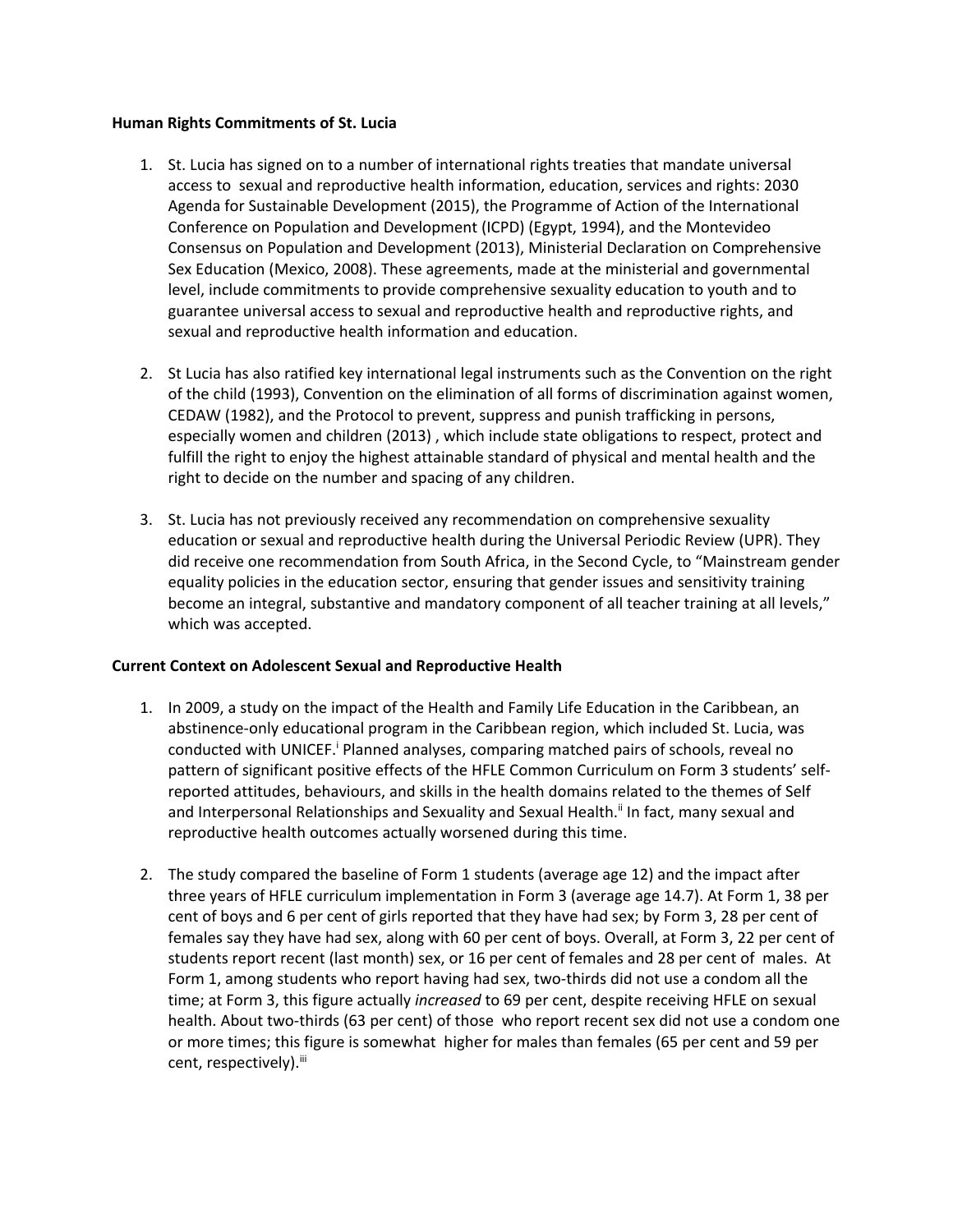- 3. The study demonstrated the unequal pressure girls face to have sex from older partners. At Form 1, most sexually initiated students said they had sex for the first time with someone their own age. During Form 3, the majority (65 per cent) of females who had initiated sex say their first partner was someone older; by contrast, about half (51 per cent) of males say their first partner was someone their own age. The study also found high levels of sexual violence against children. At Form 1, forced sex was reported by 14 per cent of all students. At Form 3, 18 per cent report a forced sexual experience (21 per cent of females; 15 per cent of males).<sup>iv</sup>
- 4. Implementation issues were found to be <sup>a</sup> major factor in all pilot countries. <sup>v</sup> Many teachers assigned to HFLE had deficiencies in knowledge/content, limited experience either with the content or pedagogy, and requiring more in-depth training in delivering lessons, especially for the lessons on sexuality.<sup>vi</sup> This study also failed to analyze the impact of teacher bias and general discomfort with the lessons on sexuality. This is important, because SLPPA has discovered that teacher bias and general discomfort with SRH topics is an important issue locally.
- 5. St. Lucia has taken steps to pass policy to protect and support the sexual and reproductive health and rights of children and adolescents. On 20 November 2018, the Government of Saint Lucia passed the Child Justice Bill and the Children Care, Protection and Adoption Bill. Their passage was <sup>a</sup> crucial step to operationalize the UN Convention on the Rights of the Child and can help address the neglect, abuse, exploitation and violence affecting young people.
- 6. CARICOM'S Council for Human and Social Development (COHSOD) strategy to reduce adolescent pregnancy in the region from 2014 -2019 had as one of its expected results ensuring that all adolescents have access to age appropriate, accurate information as well as quality sexual and reproductive health services and commodities, access to age appropriate, comprehensive sexuality education for young people in and out of school.
- 7. However, as demonstrated by the UNICEF study, the HFLE curriculum does not effectively address these needs or provide the education, information, tools and skills for young people to navigate their sexuality. The data has not improved since the 2009 study:
	- Adolescent Fertility Rate in St. Lucia showed Births per 1000 Women Aged 15-19 data was reported at 41.262 Ratio in Dec 2016. Though this records <sup>a</sup> miniscule decrease from the previous number of 41.987 Ratio for Dec 2015, the rate is still extremely high.
	- The number of child abuse cases reported over the period of 2010-2015 totaled 1,341. Sexual abuse was the most common type of reported child abuse, accounting for 34 per cent, of all reported cases. Generally girls account for over 70 per cent of the victims. The 12-16 year old group are most often victims and many of the total cases are incest, as was the case for 29 of the 103 reports in 2014.
	- Using the St. Lucia Multiple Indicator Cluster survey 2012 in the chapter on Child Protection is was reported that 3% of women aged 15-49 were married or in <sup>a</sup> union before the age of 15. The survey showed <sup>a</sup> strong relationship between early marriage/union and women from the poorest households.